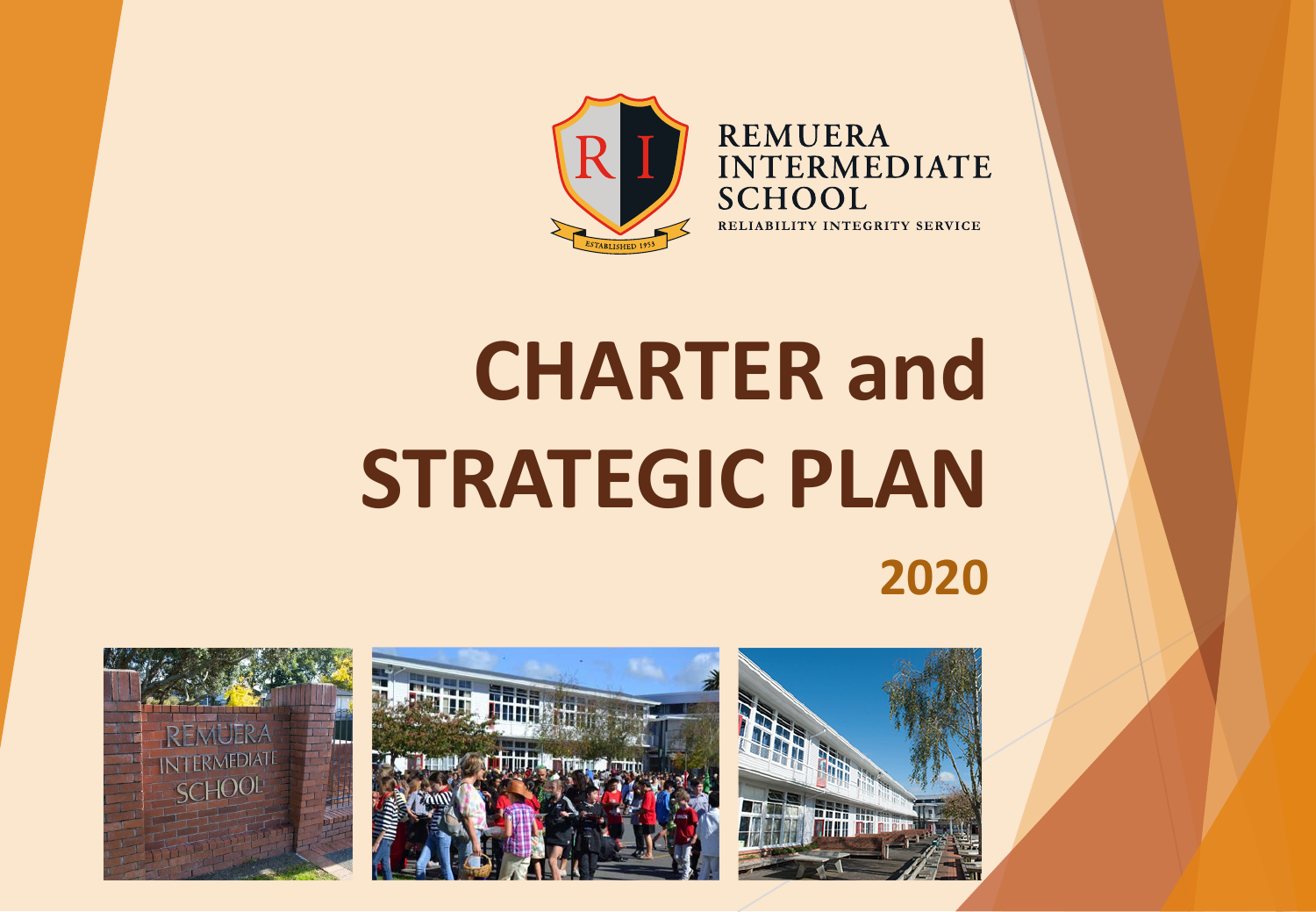### **Mission Statement**

Remuera Intermediate School will provide a rigorous and enriching education in an environment that supports the unique social, emotional and academic needs of emerging adolescents. The aim of this education is to develop resilient, compassionate and responsible members of a global community.

### **Belief Statements**

To support high quality teaching and learning at Remuera Intermediate we believe;

- Rigorous, engaging and inspiring learning experiences develop the knowledge, skills and understanding relevant to our students' world now and into the future
- A range of assessment practices provide purposeful, timely and relevant information regarding the progress and achievement of all students
- Individual strengths, needs, interests and experiences are integral in contributing to a culture of high expectations where everyone feels safe, supported and valued
- Positive and supportive relationships provide a solid foundation for social, emotional, intellectual and physical development
- Teachers and school leaders actively seek and participate in professional learning to support continuous growth and development

## **Values**

At Remuera Intermediate we value;

- § Respect
- **•** Reliability
- **Integrity**
- § Service
- § Courage
- § Excellence
- **■** Diversity
- **Innovation**
- **Sustainability**
- § Leadership

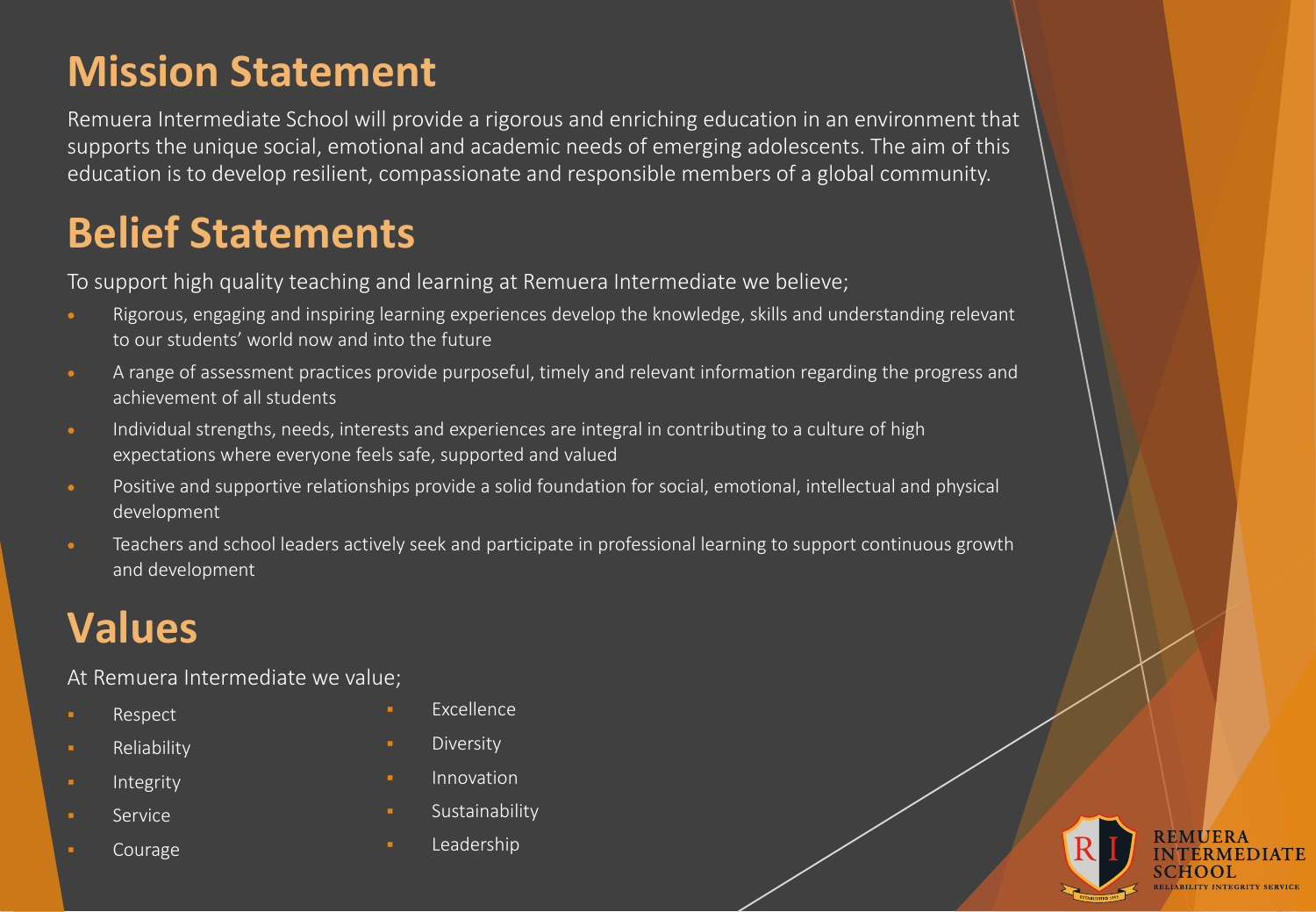### **Charter Undertakings**

The legal responsibility of the Board of Trustees is determined by Section 75 of the Education Act 1989:

S.75 Board to control management of schools – except to the extent that any enactment or the general law of New Zealand provides otherwise, a school's Board has complete discretion to control the management of the school as it sees fit S.76 Principals

- 1. A school's Principal is the Board's Chief Executive in relation to the school's control and management
- 2. Except to the extent that any enactment or the general law of New Zealand provides otherwise, the Principal a) shall comply with the Board's general policy directions, and
	- b) subject to paragraph (a) of this subsection, has complete discretion to manage as the Principal thinks fit the school's day to day administration
- S.65 A Board may from time to time, in accordance with the State Sector Act 1988 appoint, suspend or dismiss staff

Each school is required to have a Charter. The Charter comprises of three sections:

- The Mission Statement, Beliefs and Values this is a statement about the school's vision, values and it values and sets out what is unique and special about the school.
- The Strategic Plan this outlines the school's direction, priorities and goals for the next five years, based on the school's stated vision.
- The Annual Plan this shows how the Strategic Plan will be actioned, and sets strategic goals and actions for the year, including student achievement targets.

The school will determine its priorities based on national priorities and those identified as pertaining specifically to Remuera Intermediate and its community. In meeting both the national and local priorities the school relates its targets to those of the National Administration Guidelines.

The Government's strategy for Maori and Pasifika achievement will remain a focus for the school. We want these students to enjoy educational success as who they are – without shedding their cultural identity at the school gate.

International Mindedness will be an important aspect of the culture of the school. We understand International Mindedness to include a growing inclination towards:

- An understanding and celebration of the value of diversity
- Empathy for those who are different, while retaining pride in one's own identity
- Adaptability and the capacity to deal with change
- An understanding of the need for balancing interdependence and independence
- An understanding that individuals can improve the state of the world, and an acceptance of the responsibility to act.

Being an inclusive school is important to all at R.I. Remuera Intermediate School welcomes all learners into the school. We are committed to providing an inclusive environment where all students, including those with special learning and behavioural needs, can be fully involved in all school activities, and can experience success as learners.

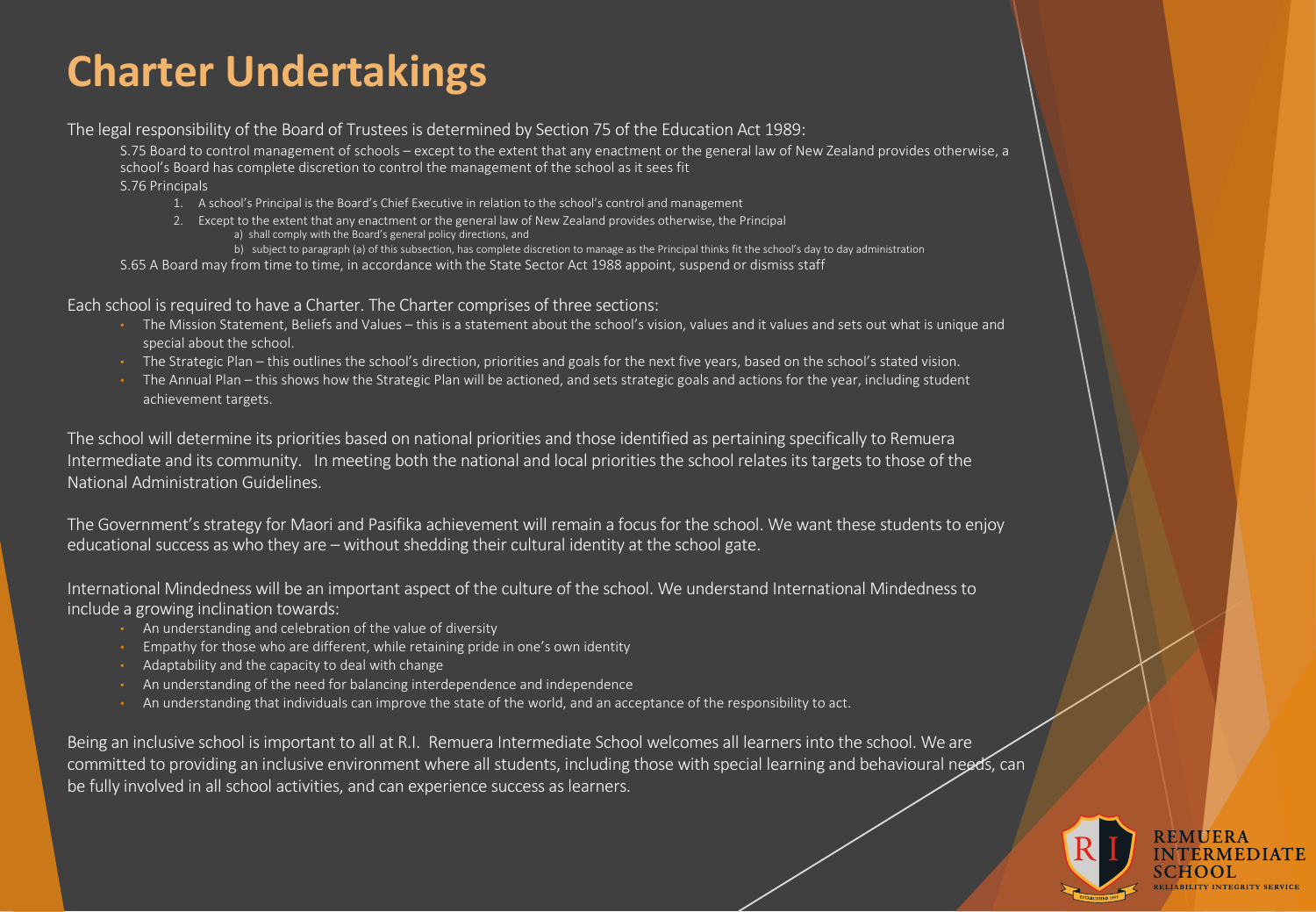### **Strategic Focus 2020-22**

#### Building great kids



Working with emerging adolescents provides unique opportunities and challenges. We support young people through this unique stage of life in a safe and supportive environment with a strong focus on;

- building resilience
- awareness of self and others personal and cultural values and beliefs
- appreciating multiple perspectives
- engaging in multiple opportunities



As we grow and develop as a school community it is critical that we develop relevant, meaningful and representative connections. These connections will serve to provide stronger feedback and authentic connections to community experts to support Local Curriculum. By developing these connections we also build a greater of trust and communication in turn fostering positive relationships.

### Rigorous, relevant and inspiring local curriculum



#### Infrastructure to support what we do



With changes in the way we approach teaching and learning we must look at ways to provide an environment that compliments the needs of the curriculum and the people experiencing it. In addition, a continuous focus on ensuring students, staff and families have a safe, healthy and welcoming environment are critical to supporting an overall sense of wellbeing throughout of our school community.

#### Continuous growth and development



With an inherent belief that a focus on continuous growth and development Is vital to improving outcomes for all, our PLD programme will continue to be refined for teachers and a new programme will be developed to support current and aspiring leadership within the school. At the core of these programmes is a research based inquiry approach to identify needs and initiate and evaluate change